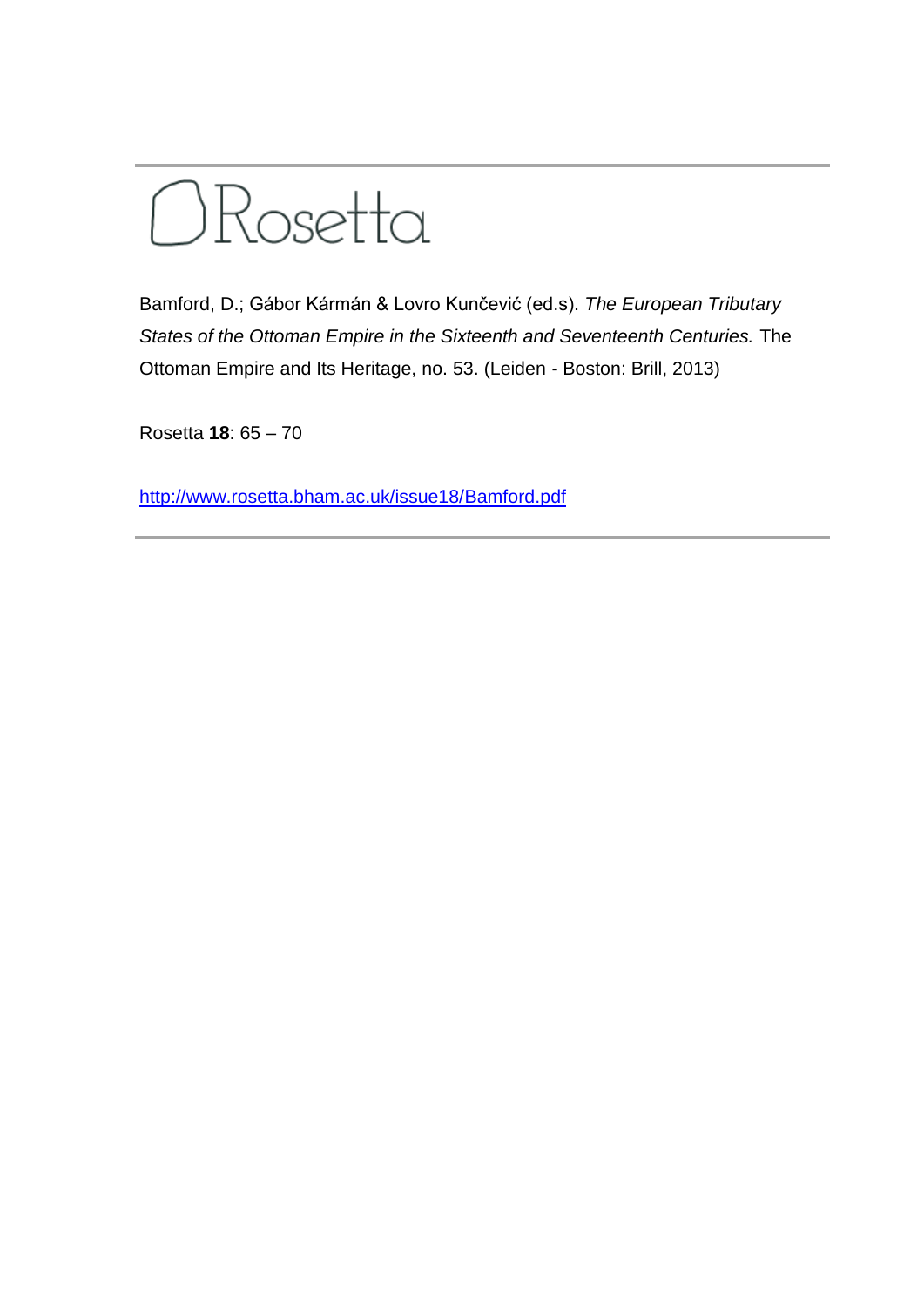## **Gábor Kármán & Lovro Kunčević (ed.s).** *The European Tributary States of the Ottoman Empire in the Sixteenth and Seventeenth Centuries.* **The Ottoman Empire and Its Heritage, no. 53. (Leiden - Boston: Brill, 2013). Pp. x & 449. 4 monochrome maps (pp. 170, 318, 344, 357). ISBN 978-90-04- 24606-5 (Hardback). \$203.00 / €146.00 [£115.00 approx.]**

*Reviewed by Daniel J. Bamford Alumnus, University of St. Andrews and University of Birmingham*

These essays are the fruit of a 2009 conference held in Dubrovnik and they have been edited by the two conference convenors. The intention was to build an international scholarly network in order to reassess the relationships between the Ottomans and their various vassals from a comparative perspective. The present volume is 'based on material presented at the conference', but has been 'completed with additional studies' (p. 2).

The editors concede that 'most contributions focus on the history of single tributaries and use the comparative method only tangentially', but they insist that the essays 'most certainly enter into conversation with each other and thus provide a more comprehensive view of the tributary states' history than that previously available'. So, they are satisfied that 'the volume can thus serve as the first stage of a more ambitious project to address the hitherto neglected comparative history of Ottoman satellites and provide valuable new insights into the functioning of the empire as a whole' (p. 5).

There are four topical sections on (1) legal status, (2) diplomacy, (3) military cooperation and (4) the 'composite' nature of the Ottoman Empire. Sections One, Two and Three all include chapters on Transylvania and Ragusa (modern Dubrovnik), as well as the Romanian principalities of Moldavia and Wallachia. Sections One and Three add chapters on the Crimean Tatars, while 'Section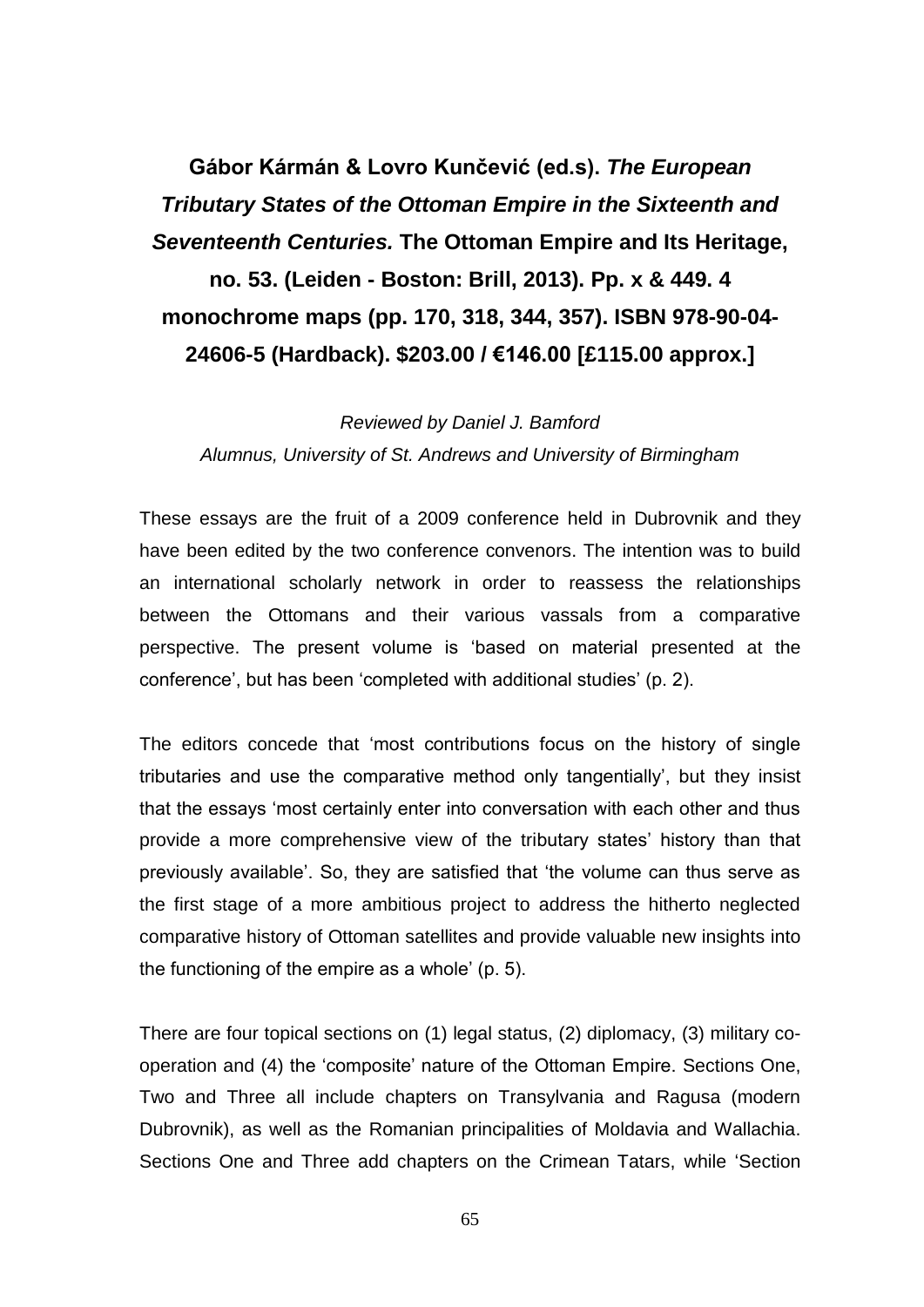One' also includes a chapter on the Ukrainian Cossacks. 'Section Four' comprises two conceptual essays, which further scrutinise the relevant terminology and broaden their scope to include all of the various Ottoman vassals, tributaries and different varieties of provincial administration in both Europe and Asia. 1

Cross-referencing with the conference programme reveals that the 'additional studies' are the result of substitution rather than expansion.<sup>2</sup> The authors of the conference papers on the legal status and diplomacy of Ragusa have swapped roles for the book by writing new papers. $3$  The book chapter on Transylvanian military co-operation is a replacement for a German language conference paper on the same topic by a different author. It is a shame that a further substitution was not made: Victor Ostapchuck or Dariusz Kołodziejczyk could have been usefully employed in filling the historiographical lacuna identified by Gábor Kármán with a summary of Ottoman-Tatar diplomatic relations (p. 164 n. 24).

Aside from substitutions, there have actually been significant cuts, since the topics of five conference papers have been omitted altogether. 'Section Four' of the book has only two essays, but these are drawn from the final conference panel, which had four papers. An extra three-paper panel on economic relations has also been shelved.<sup>4</sup> This last omission is particularly regrettable, since the payment of tribute is obviously a fundamentally economic relationship. Indeed, the importance of economic relations haunts the book (e.g. p. 48.ff, p. 255, p. 291.f, p. 399.ff). If cuts needed to be made in order to limit this collection to a single volume, then economics should have taken precedence over military links.

<sup>1</sup> Full contents details can be found at the E. J. Brill website: [http://www.brill.com/european-tributary-states-ottoman-empire-sixteenth-and-seventeenth](http://www.brill.com/european-tributary-states-ottoman-empire-sixteenth-and-seventeenth-centuries#TOC_1)[centuries#TOC\\_1](http://www.brill.com/european-tributary-states-ottoman-empire-sixteenth-and-seventeenth-centuries#TOC_1)

 $\overline{a}$ 

<sup>2</sup> Ágnes Drosztmér (Central European University, Budapest), *AHF-Information.* 2009, Nr.251 URL:<http://www.ahf-muenchen.de/Tagungsberichte/Berichte/pdf/2009/251-09.pdf>

<sup>&</sup>lt;sup>3</sup> At least one of these two conference papers appears to have been published as a journal article under a different title: Lovro Kunčević, The Rhetoric of the Frontier of Christendom in the Diplomacy of Renaissance Ragusa (Dubrovnik)., *Dubrovnik Annals*, vol. 17 (2013), pp. 37 - 68.

<sup>4</sup> János Szabó (p. 307 n. 19) refers to one of these papers as being due for publication in a separate collection: Mária Pakucs-Willcocks, Oriental Trade and Merchants: Economic Relations Between the Ottoman Empire and Transylvania in the Sixteenth Century., Robert Born & Andreas Puth (ed.s), *Osmanischer Orient und Ostmitteleuropa.* (Stuttgart: Franz Steiner Verlag, 2014) [no chapter or page number details available].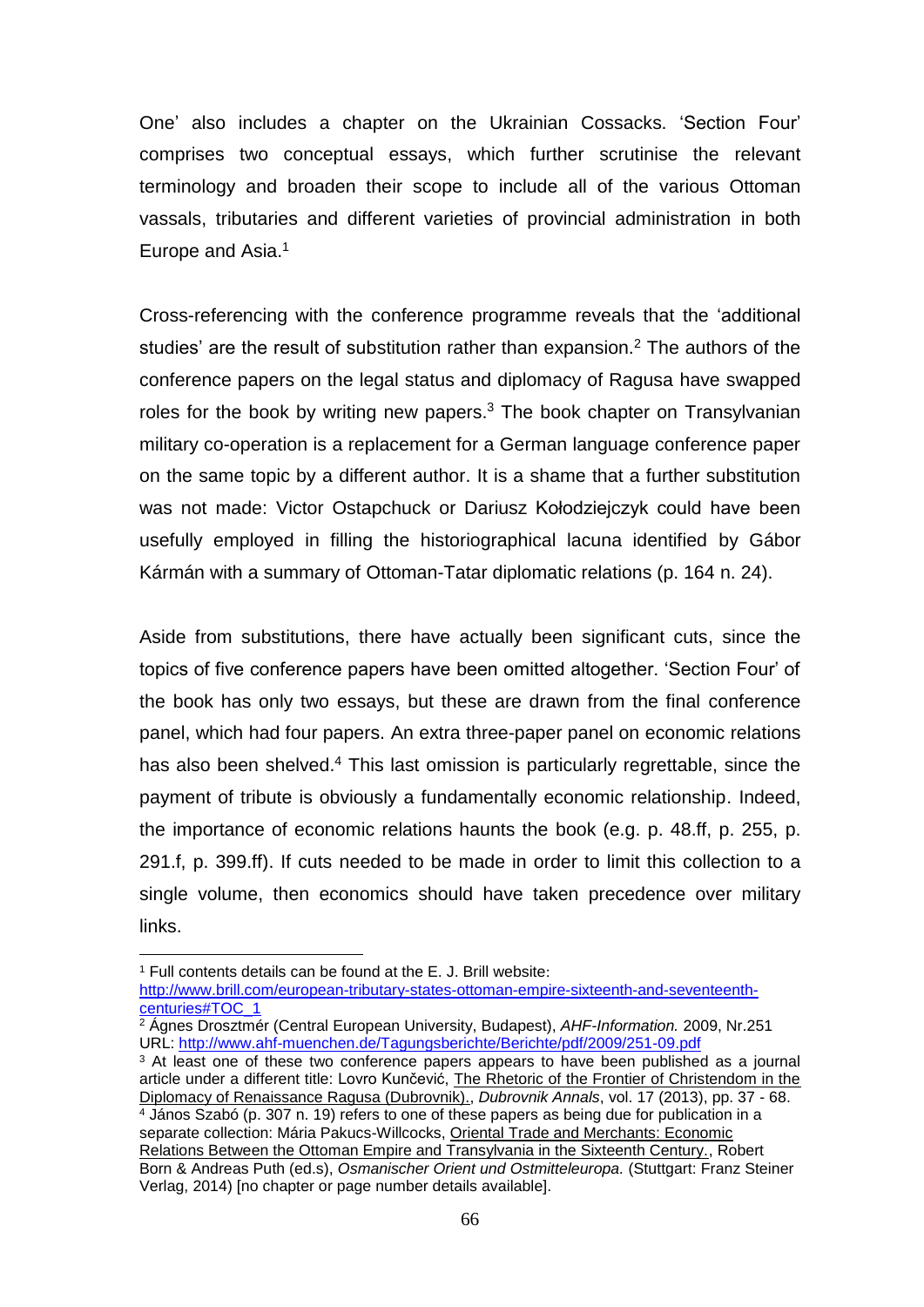The general absence of comparative method is presumably the reason why the conference subtitle of 'A Comparative Perspective' has been quietly dropped. At least Kármán has led by example in venturing well beyond his own specialist research area in search of comparative material. Otherwise, the only systematically comparative essay is the one by Sándor Papp. Indeed, Papp's scrupulous and efficient taxonomy should really have served as an introductory guide for all the other contributors, rather than being cobbled together with the more selective musings of Kołodziejczyk in *lieu* of a proper conclusion.

Incidentally, a proper conclusion would have been an appropriate place for the editors to substantiate their emphatic insistence that the essays 'enter into conversation with each other'. Kármán (p. 157 n. 7), Papp (p. 381 n. 13) and János Szabó (p. 308 n. 21, etc) make some cross-references, but these merely acknowledge the existence of other chapters and do not engage with any specific evidence or arguments. Otherwise, the authors seem to talk past each other, so both agreements and disagreements remain unacknowledged.

The most obvious disagreement is that the title of the book refers to 'tributary states' rather than 'vassals', even though neither the Crimean Tatars nor any of the Ottomans' other Muslim vassals paid tribute (pp. 48.f, 64, 278, 375). Indeed, Papp insists that Ottoman relations with Muslim and non-Muslim vassals 'originated from different legal and historical sources' and must therefore be treated separately (p. 377, p. 418).

In light of this, Kołodziejczyk is wrong to dismiss his own comparative table as 'absurd', since it actually divides neatly into two halves: Christian vassals paid tribute and Muslim vassals mentioned the Ottoman Sultan in their calls to prayer (*hutbe*), while both Christian and Muslim vassals may or may not have been required to provide military assistance. However, he remains blind to this clear distinction and claims that his table casts doubt on 'the viability of such "objective" criteria by which modern historians like to depict and classify early modern political organizations'. He then mocks the 'fetishisation of state

67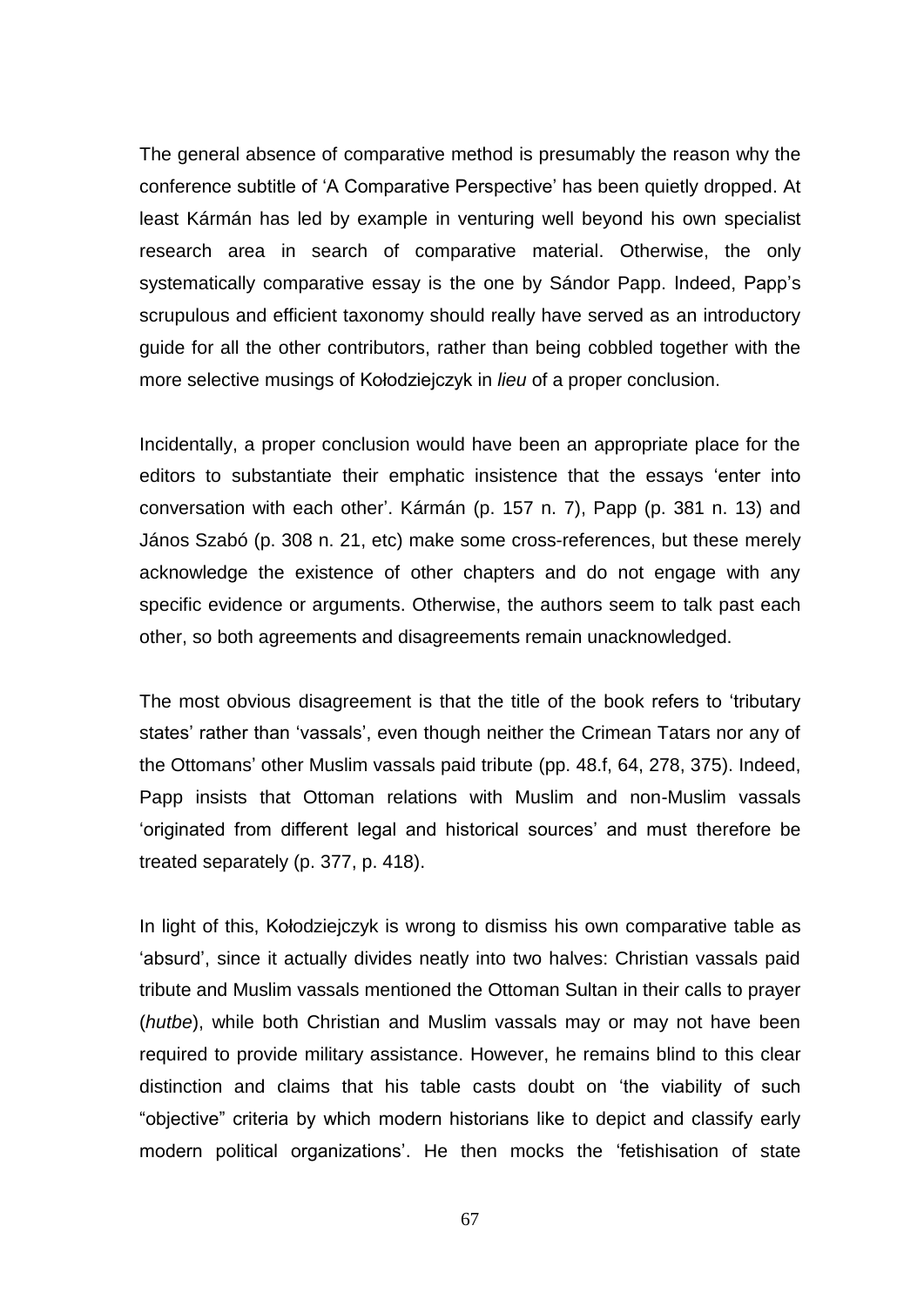sovereignty' as useless 'if one aims to describe the more nuanced political mosaic that was typical for the early modern world' (p. 430).

Kołodziejczyk's essay ultimately degenerates into crass contemporary parallels in which he considers the government of the USA to be equivalent only to the governments of China and North Korea in the extent of its sovereignty. He then remarks favourably on the 'stability without statehood' allegedly provided by the EU (p. 431 n. 35). However, he does offer one sensible suggestion: 'Instead of asking whether such political entities […] were sovereign or not, it seems more reasonable to discuss the degree of their sovereignty in a given sphere and in a given period by examining not merely formal, legal criteria, but also such aspects as their political and military ability […], the strength of their economic links […] and […] their participation in a shared imperial culture' (p. 431).

Natalia Królikowska's essay on Tatar legal status has already admirably fulfilled the requirements set by Kołodziejczyk, while Ostapchuk's essay on Cossack double-dealing cocks a snook at the inadequacy of 'merely formal, legal criteria'. So, it is a shame that Viorel Panaite's chapter on Moldavia and Wallachia was not similarly enhanced and does not take into account the 'major change' in relations under the 'Phanariote' regimes (p. 247), the kind of cultural and ideological factors examined so carefully by Radu Păun or the fourteenth century evidence mentioned by Ovidiu Cristea (p. 257, contra p. 15).<sup>5</sup>

Kołodziejczyk asks why historians claim Yemen was inside the Ottoman Empire, while placing Poland, Venice, the Habsburgs and Russia outside, since the latter four paid tribute and the former did not (p. 427). Kunčević has already confronted this problem. He emphasizes that Ottoman relations with Christian rulers were 'established across a civilizational border, between two sides that had *totally different legal and political cultures*' (p. 99). This indiscriminate imposition of vassalage was 'due to the Ottoman legal fiction of the sultan's

 $\overline{a}$ 

 $5$  Kármán, Păun, Cristea, Królikowska and Madunić have all contributed further essays to a separate collection, which was published simultaneously with the volume under review: Gábor Kármán & Radu G. Păun (ed.s). *Europe and the 'Ottoman World': Exchanges and Conflicts (Sixteenth to Seventeenth Centuries).* (Istanbul: The Isis Press / Center for Ottoman Diplomatic History, 2013).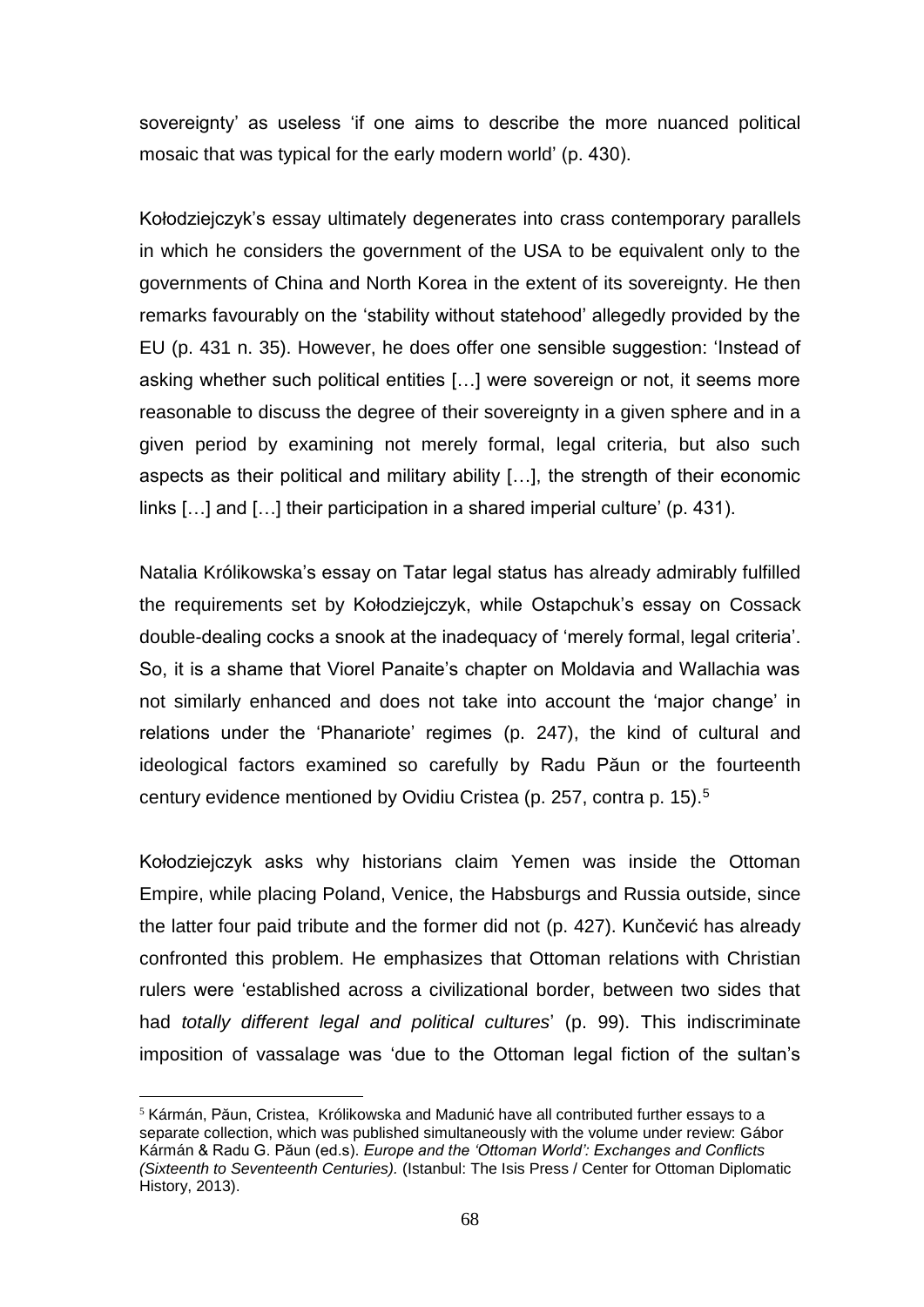universal rule' as caliph (p. 99 n. 18). However, Kunčević leaves unanswered his own rhetorical question regarding historians' inconsistent attitude towards the Ottoman view: 'Why precisely should one believe it regarding Ragusa and completely reject it in relation to Venice, Poland or France?' (p. 117).

The answer surely lies in the folly of considering legal questions in hermeneutic isolation from the *de facto* situation. The ruler 'beareth not the sword in vain' (Romans 13: 4) and the credibility of any legal decision rests on both the desire and power to enforce it. The Ottoman view of Ragusa held sway, because the Ottoman ability to impose their will on Ragusa was overwhelming, unlike their limited power over larger states further away.

The admirable intentions of the editors have been further undermined by two contributors who depart significantly from their assigned topics. The title of Teréz Oborni's essay implies that it will consider the legal status of Transylvania from both Habsburg and Ottoman perspectives and the editors maintain this pretence (p. 3). However, Oborni's introduction states bluntly that she will not actually examine Ottoman vassalage 'because several studies have considered it already' (p. 68). It is rather contrary to dispense with Ottoman vassalage in a volume of studies explicitly dedicated to the subject, while Oborni's justification is disingenuous, because several studies have already considered relations with the Habsburgs as well, not least Oborni's own studies, as helpfully referenced by Szabó (p. 305 n. 14)*.* <sup>6</sup> A more balanced synthesis would have had more comparative value. Finally, Domagoj Madunić's detailed inventory of Ragusan defences is rather less germane to the topic of military co-operation with the Ottomans than the disappointingly brief considerations of tensions with Venice (p. 342), conflict with the Uskoks (pp. 343 – 348), Ragusan logistical aid to the Ottomans (p. 369) and the remarkable deterrence value of Ragusa's modest navy and artillery train (pp. 369 – 371).

 $\overline{a}$ 

 $6$  These include an English language essay in an edited collection that gained the significant publicity of being reviewed in the *Journal of Early Modern History*: Teréz Oborni, From Province to Principality: Continuity and Change in Transylvania in the First Half of the Sixteenth Century., István Zombori (ed.), [The] *Fight Against the Turk in Central Europe in the First Half of the 16th Century*. (Budapest: METEM (Magyar Egyháztörténeti Enciklopédia Munkaközösség), 2004), pp. 165 – 180; cf. Kate Fleet, 'Book Review', *Journal of Early Modern History*, vol. 9, no.s 3 – 4 (2005), p. 405.